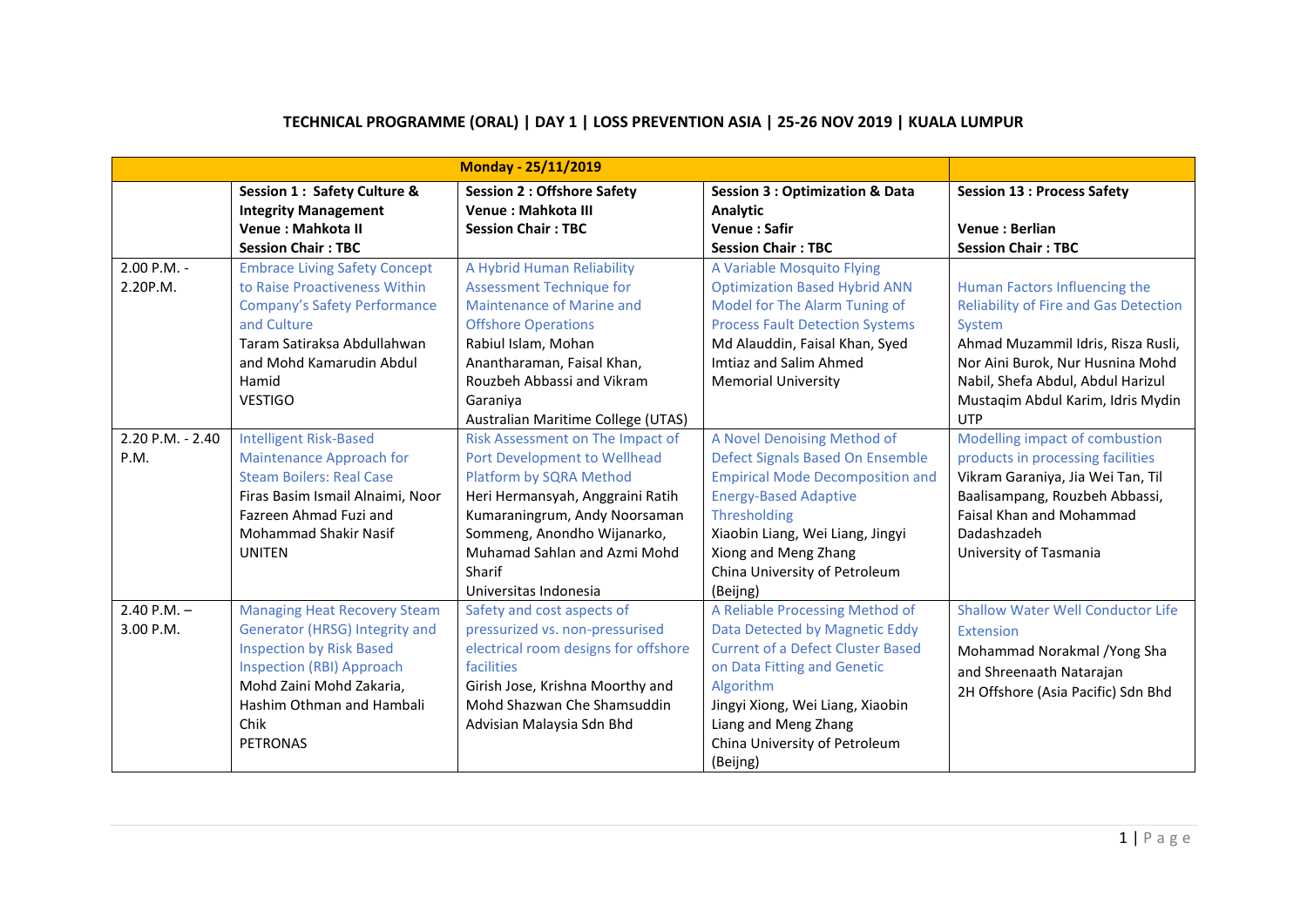| 3.00 P.M. - 3.20     | <b>Reliability Analysis of Gas</b>      | <b>Advanced Inspection, Monitoring</b> | <b>Thermodynamic Availability</b>         | <b>RENTAP (Rapid Evacuation, Nearby</b> |
|----------------------|-----------------------------------------|----------------------------------------|-------------------------------------------|-----------------------------------------|
| P.M.                 | Turbine by means of Bathtub-            | and Repair Methods for Integrity       | Analysis for Quantification of            | <b>Tracking and Access Pass)</b>        |
|                      | <b>Shaped Failure Rate Distribution</b> | <b>Management of Subsea Production</b> | <b>Resilience of Gas Sweetening Unit:</b> | Muhamad Fauzi Ayub &                    |
|                      | Shazaib Ahsan, Tamiru Alemu             | <b>Systems</b>                         | <b>Optimization of Energy Usage &amp;</b> | Ahmad Ridhwan Hassan                    |
|                      | Lemma, Masdi Muhammad and               | Yulong Zhang, Frank Lim, Menglan       | <b>Reduction in Equipment Cost</b>        | Malaysia LNG Sdn Bhd                    |
|                      | <b>Mebrahitom Asmelash</b>              | Duan and Chen An                       | Dr Sirshendu Guha and Dr Sudip            |                                         |
|                      | Gebremariam                             | China University of Petroleum-         | Kumar Das                                 |                                         |
|                      | <b>UTP</b>                              | Beijing                                | University of Calcutta                    |                                         |
| $3.20$ P.M. - $3.30$ | Q&A Session                             | <b>Q&amp;A Session</b>                 | <b>Q&amp;A Session</b>                    | <b>Q&amp;A Session</b>                  |
| P.M.                 |                                         |                                        |                                           |                                         |

#### **TECHNICAL PROGRAMME (ORAL) | DAY 1 | LOSS PREVENTION ASIA | 25-26 NOV 2019 | KUALA LUMPUR**

|                         |                                                | <b>Monday - 25/11/2019</b>                       |                                                        |
|-------------------------|------------------------------------------------|--------------------------------------------------|--------------------------------------------------------|
|                         | <b>Session 4: Data Analytics</b>               | <b>Session 5: Offshore Safety</b>                | <b>Session 6: Occupational Safety &amp; Health</b>     |
|                         | Venue: Mahkota II                              | <b>Venue: Mahkota III</b>                        | <b>Venue: Safir</b>                                    |
|                         | <b>Session Chair: TBC</b>                      | <b>Session Chair: TBC</b>                        | <b>Session Chair: TBC</b>                              |
| $3.45$ P.M. - 4.05 P.M. | <b>Validating HAZOP/LOPA Assumptions Using</b> | <b>Probability Analysis of Damages to Subsea</b> | <b>Investigation of The Causes for Fatal Accidents</b> |
|                         | Your Own Historian Data                        | Pipeline                                         | Due to Falls from Heights in Malaysia and USA          |
|                         | <b>Anthony Downes</b>                          | Nurul Sa'Aadah Sulaiman and Henry Tan            | Abderrahim Zermane, Mohd Zahirasri Mohd                |
|                         | Honeywell Performance Materials &              | <b>UMP</b>                                       | Tohir, Hamdan Mohamed Yusoff and Mohd                  |
|                         | Technologies                                   |                                                  | Rafee Baharudin                                        |
|                         |                                                |                                                  | <b>UPM</b>                                             |
| 4.05 P.M. - 4.25 P.M.   | The digitalisation of Function Safety          | A Maturity Model Assessment of QRA in the        | Design of Household Products Ingredients with          |
|                         | Issam Mukhtar                                  | Malaysia Offshore Oil and Gas Industry           | Minimum Safety and Health Risk                         |
|                         | Schneider Electric                             | Krishna Moorthy                                  | Rafeqah Raslan, Mimi Haryani Hassim,                   |
|                         |                                                | Advisian Malaysia Sdn Bhd                        | Nishanth G. Chemmangattuvalappil and Denny             |
|                         |                                                |                                                  | K. S. Ng                                               |
|                         |                                                |                                                  | UITM/UTM                                               |
| 4.25 P.M. - 4.45 P.M.   | Search & Connect Your Safety Critical Big      | The challenges of performing basic offshore      | <b>Occupational Safety Contribution to Process</b>     |
|                         | Data                                           | survival and emergency training for platforms    | Safety                                                 |
|                         | Joep Coenen and Mark van 'T Zet                | in tropical water                                | Zamri Wagiman                                          |
|                         | Versatec/Radial SG                             | Norafneeza Norazahar                             | ARKEMA THIOCHEMICAL SDN BHD                            |
|                         |                                                | <b>UTM</b>                                       |                                                        |
| 4.45 P.M. $-5.00$ P.M.  | <b>Q&amp;A Session</b>                         | <b>Q&amp;A Session</b>                           | <b>Q&amp;A Session</b>                                 |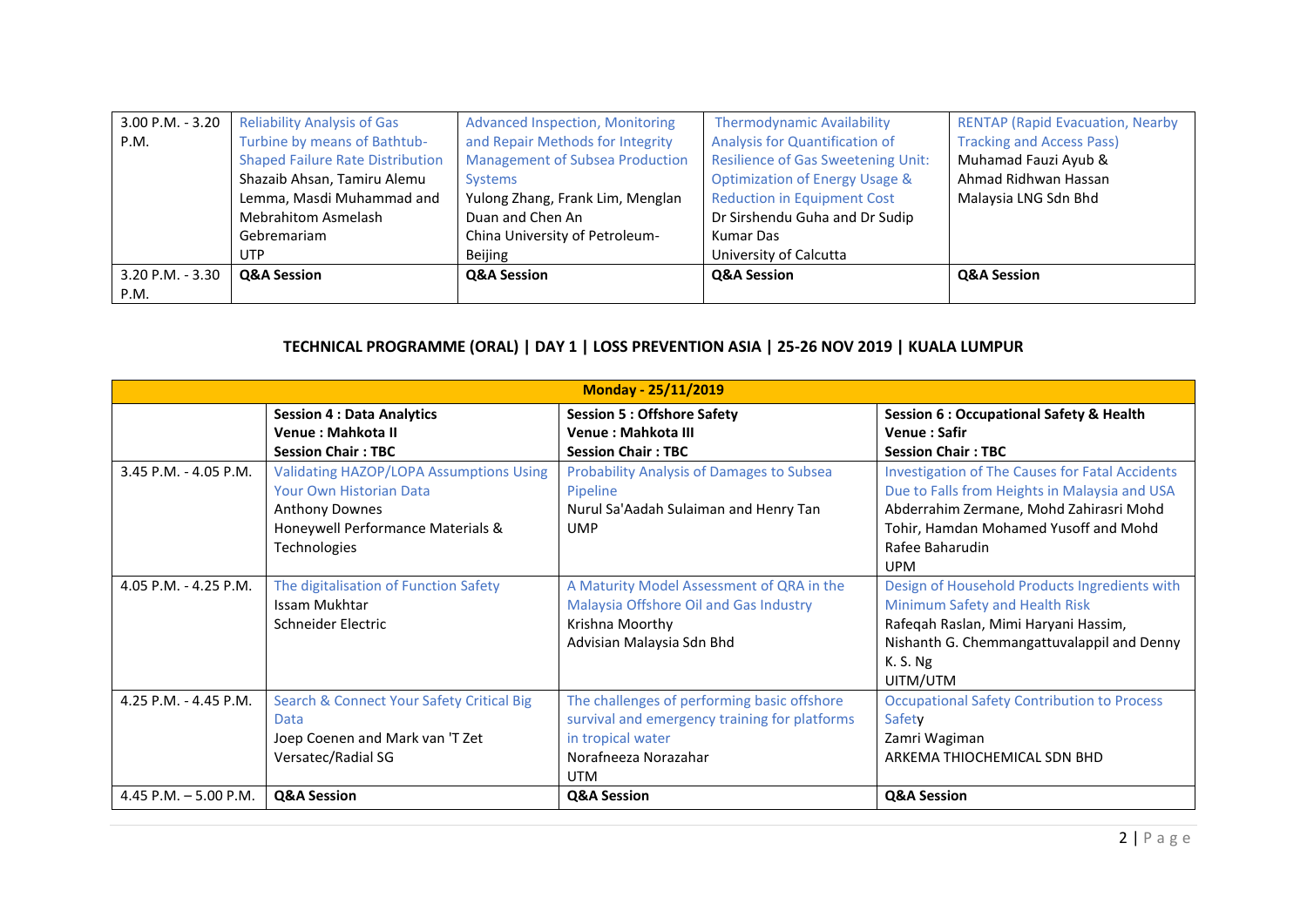|                       |                                                   | <b>Tuesday - 26/11/2019</b>                  |                                                         |
|-----------------------|---------------------------------------------------|----------------------------------------------|---------------------------------------------------------|
|                       | <b>Session 7: Fire &amp; Explosion</b>            | <b>Session 8: Integrity Management</b>       | <b>Session 9 : Data Analytic</b>                        |
|                       | Venue: Mahkota II                                 | Venue: Mahkota III                           | <b>Venue: Safir</b>                                     |
|                       | <b>Session Chair: TBC</b>                         | <b>Session Chair: TBC</b>                    | <b>Session Chair: TBC</b>                               |
| 1.30 P.M .-1.50 P.M.  | <b>ALARP Demonstration Case Study - Firewater</b> | <b>Integrity Management In Digital World</b> | Avoidance of Loss of Product Containment (LOPC)         |
|                       | <b>Curtain Application for LPG Sphere</b>         | Mohd Shahriman M Sharif /                    | Through Effective Implementation of Digital             |
|                       | Sivaneswaran Kamala Kannan, Tetsushi Matsui,      | Muhammad Syazwan b Syahril                   | Pipeline Integrity Management System (PIMS)             |
|                       | Florian Guinchard, Yuya Takahashi, Tetsuo         | <b>PETRONAS</b>                              | Ahmad Sirwan Mat Tuselim                                |
|                       | Yonezawa and Yoshihito Takada                     |                                              | <b>PETRONAS</b>                                         |
|                       | <b>INPEX Corporation</b>                          |                                              |                                                         |
| 1.50 P.M. -2.10 P.M.  | <b>Combatting Scavenge Fires and Crankcase</b>    | Piping Integrity Improvement Towards         | Use of Logic-based Probabilistic Network Model to       |
|                       | <b>Explosions On Merchant Ships</b>               | <b>Plant OEE Improvement</b>                 | Detect and Track Faults in a Process System             |
|                       | Mohan Anantharaman, Rabiul Islam, Faisal Khan     | Wei Lee Choo, Hua Jiuh Sia and Zainal        | Amr Tahoon, Risza Rusli and Faisal Khan                 |
|                       | and Vikram Garaniya                               | M Arif                                       | <b>UTP</b>                                              |
|                       | Australian Maritime College (UTAS)                | <b>PETRONAS</b>                              |                                                         |
| 2.10 P.M. -2.30 P.M.  | Assessment of Explosibility and Explosion         | <b>Composite Repairs Integrity</b>           | Investigation on The Suitability of Natural Gas         |
|                       | Severity of Rice Flour at Different Concentration | Assessment: An Overview of                   | <b>Hydrate Formation Prediction Simulation Packages</b> |
|                       | and Ignition Time                                 | <b>Inspection Techniques</b>                 | and its Implementation Conditions                       |
|                       | Wan Zaiton Wan Sulaiman, Pm Dr Mohd Fadzil        | Siti Haslina Mohd Ramli and Rosman           | Firas Basim Ismail Alnaimi, Chee Liang Lim Henry,       |
|                       | Mohd Idris, Pm Dr Jolius Gimbun and Ir.Ts.Dr Siti | Ariffin                                      | Amar Sahed, Hikmat S Al Salim and Mohammad              |
|                       | Zubaidah Sulaiman                                 | <b>PETRONAS</b>                              | <b>Shakir Nasif</b>                                     |
|                       | <b>UMP</b>                                        |                                              | <b>UNITEN</b>                                           |
| 2.30 P.M. - 2.50 P.M. | Analysis of Fuel Truck Accident Data in One Fuel  | Pipeline Integrity Management and            | Data Driven Safety and the Swiss Cheese                 |
|                       | Distribution Company in Indonesia                 | The Invent of Analytics                      | Ananth Nochur                                           |
|                       | Lisda Dwi Rahayu and Mila Tejamaya                | Mohd Nazmi Mohd Ali Napiah                   | Teradata                                                |
|                       | Universitas Indonesia                             | <b>PETRONAS</b>                              |                                                         |
| 2.50 P.M.- 3.00 P.M.  | <b>Q&amp;A Session</b>                            | <b>Q&amp;A Session</b>                       | <b>Q&amp;A Session</b>                                  |

# **TECHNICAL PROGRAMME (ORAL) | DAY 2 | LOSS PREVENTION ASIA | 25-26 NOV 2019 | KUALA LUMPUR**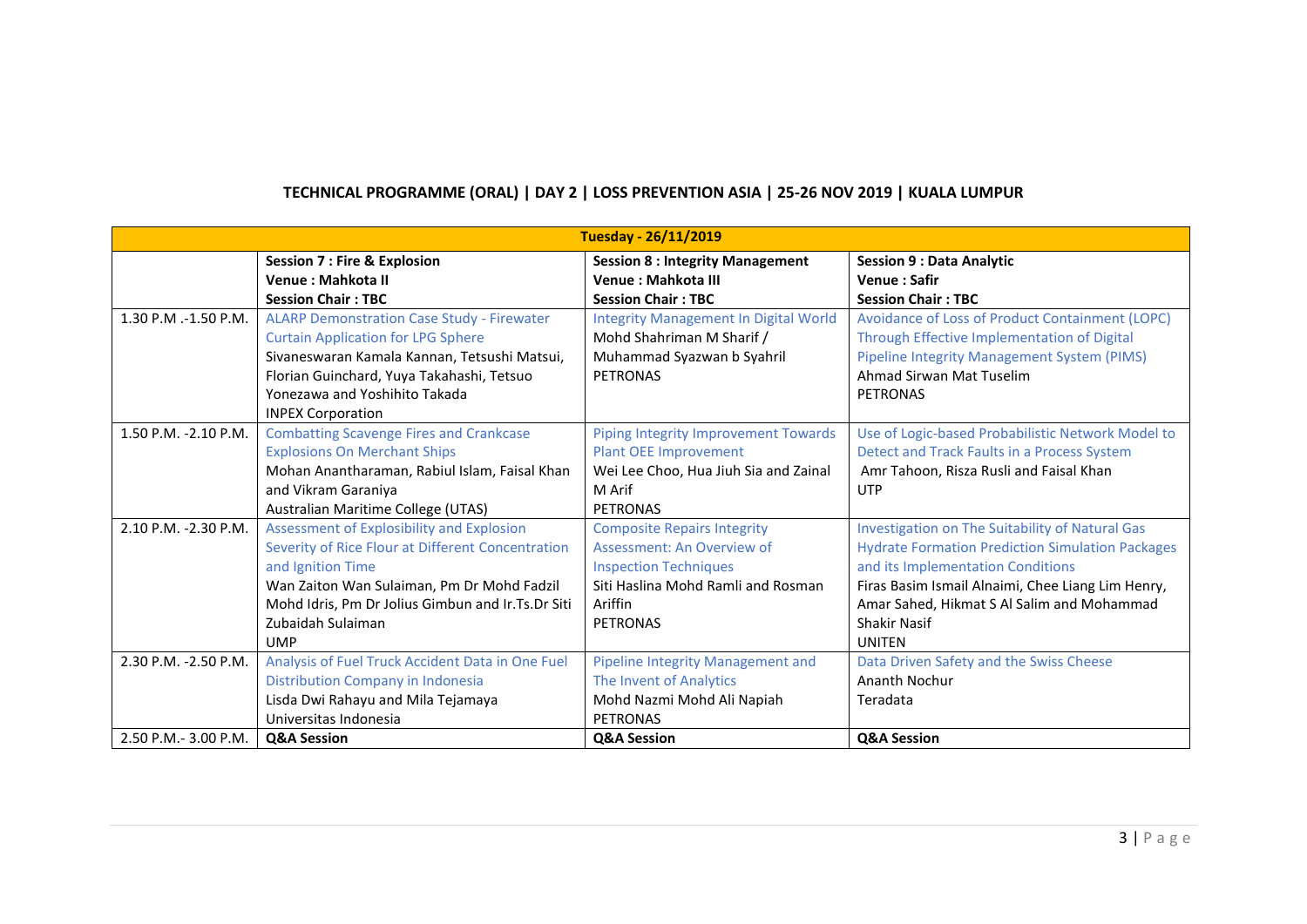|                         | <b>Tuesday - 26/11/2019</b>                                                                                                                                                                                                              |                                                                                                                                                                                                           |                                                                                                                                                                                                    |
|-------------------------|------------------------------------------------------------------------------------------------------------------------------------------------------------------------------------------------------------------------------------------|-----------------------------------------------------------------------------------------------------------------------------------------------------------------------------------------------------------|----------------------------------------------------------------------------------------------------------------------------------------------------------------------------------------------------|
|                         | <b>Session 10: Process Safety Management</b>                                                                                                                                                                                             | <b>Session 11: Process Safety</b>                                                                                                                                                                         | <b>Session 12 : Data Analytic</b>                                                                                                                                                                  |
|                         | Venue: Mahkota I                                                                                                                                                                                                                         | Venue: Mahkota II                                                                                                                                                                                         | Venue: Safir                                                                                                                                                                                       |
|                         | <b>Session Chair: TBC</b>                                                                                                                                                                                                                | <b>Session Chair: TBC</b>                                                                                                                                                                                 | <b>Session Chair: TBC</b>                                                                                                                                                                          |
| 3.15 P.M. -3.35 P.M.    | Management of Change System with Integrated                                                                                                                                                                                              | <b>Establish and Operationalize Safe Operating</b>                                                                                                                                                        | Electronic Safety Case (e-SafetyCase)                                                                                                                                                              |
|                         | <b>Risk Analysis for Temporary and Emergency Cases</b>                                                                                                                                                                                   | <b>Limits</b>                                                                                                                                                                                             | Mike Bates                                                                                                                                                                                         |
|                         | Kar Kei Pang and Hanida Abdul Aziz<br><b>UMP</b>                                                                                                                                                                                         | Mohd Ashraf Mohd Ibrahim<br><b>PETRONAS</b>                                                                                                                                                               | Risktec                                                                                                                                                                                            |
| 3.35 P.M. - 3.55 P.M.   | An Overview of Integrated Management System<br>in National Nuclear Energy Agency, Indonesia<br>Widjanarko Widjanarko, Anggraini Ratih<br>Kumaraningrum and Hanna Yasmine<br>Badan Tenaga Nuklir Nasional                                 | Risk Based approach to manage Process<br>Safety aspects of an old NGL facility<br>Prakash Naidu and Dinesh Govind<br><b>Qatar Petroleum</b>                                                               | <b>Statistical Analysis of Malaysian Timber's</b><br>Combustion data from the Cone<br><b>Calorimeter Test</b><br>Sulaiha Ali, Siti Aslina Hussain and Mohd.<br>Zahirasri Mohd. Tohir<br><b>UPM</b> |
| $3.55$ P.M. - 4.15 P.M. | Complacency or Lack of Awareness: Concerns on<br>Permit to Work Application and Ways to Enhance<br>the Implemented Practices<br>Nugrahanto Widagdo<br>Sekolah Tinggi Teknologi Industri Bontang<br>(STTIB/Industrial Technology College) | A Simplified Dynamic Model for Transient<br>Depressurization Analysis of LDPE Tubular<br>Reactor<br>Rafyhadi Junaedi, Noor Arnida Abdul Talip,<br>Fadzrul Izwan Muhd Ali and Das Babua<br><b>PETRONAS</b> | <b>Functional Safety &amp; Cyber Security:</b><br><b>Common Cause Failure Vulnerabilities of</b><br>ICSS architectures in practice<br>Sujith Bhaskara Panikkar<br>HIMA Asia Pacific Pte.Ltd.       |
| 4.15 P.M. - 4.30 P.M.   | <b>Q&amp;A Session</b>                                                                                                                                                                                                                   | Q&A Session                                                                                                                                                                                               | <b>Q&amp;A Session</b>                                                                                                                                                                             |

# **TECHNICAL PROGRAMME (ORAL) | DAY 2 | LOSS PREVENTION ASIA | 25-26 NOV 2019 | KUALA LUMPUR**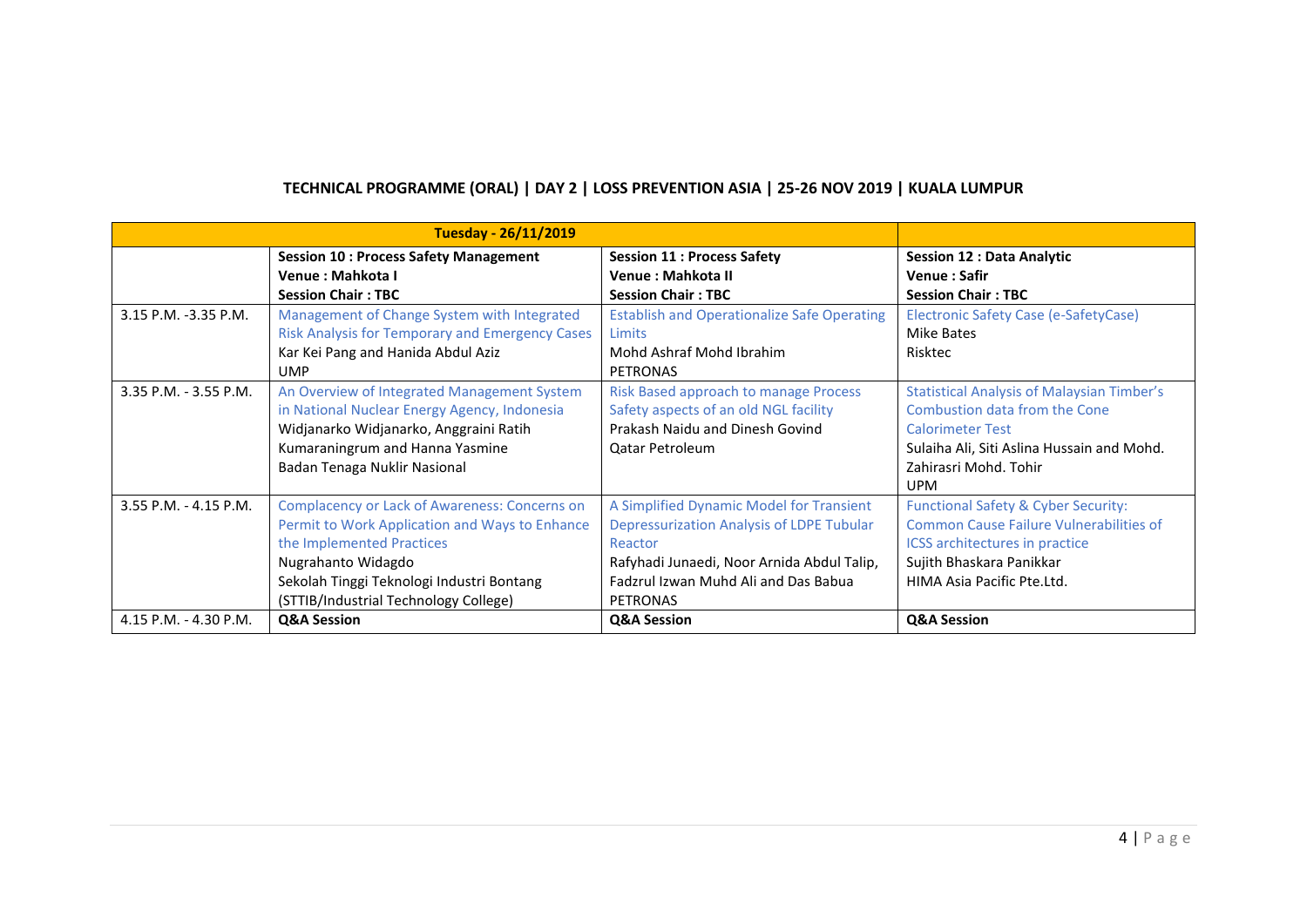#### **TECHNICAL PROGRAMME (POSTER) | DAY 1 | LOSS PREVENTION ASIA | 25-26 NOV 2019 | KUALA LUMPUR**

| Monday - 25/11/2019                                                                                       |
|-----------------------------------------------------------------------------------------------------------|
| <b>Poster Session 1</b>                                                                                   |
| <b>Venue: Ballroom Foyer</b>                                                                              |
| Time: 9.00 A.M. to 5.00 P.M.                                                                              |
| Design Optimization of Base-Frame Structure of Portable Cabin Using Structural Analysis                   |
| Shazaib Ahsan, Muhammad Fahad, Ali Akbar and Farooq I Azam                                                |
| <b>UTP</b>                                                                                                |
| <b>Optimum Plant Design for Relief Safety System</b>                                                      |
| Aini Aliah Yusoff, Zulfan Adi Putra, Risza Rusli, M Roil Bilad, Nik Abdul Hadi Md Nordin and M Dzul Hakim |
| Wirzal                                                                                                    |
| <b>UTP</b>                                                                                                |
| Main Geometrical Features of Horizontal Buoyant Jet Fire and Associated Radiative Fraction                |
| Nur Shahidah Ab Aziz, Rafiziana Md Kasmani and Mohd Dinie Muhaimin Samsudin, UTM/UiTM                     |
| Remaining Useful Life Prediction of Crude Oil Pipeline by Means of Deterioration Curves                   |
| Nagoor Basha, Srinivasa Rao Pedapati and Faizul Dzubir                                                    |
| <b>UTP</b>                                                                                                |
| Breakeven Analysis of Thermal Energy Storage System under Uncertain Operating Conditions                  |
| Ali Akbar, Mohd Amin Bin Abd Majid and Ainul Akmar Binti Mokhtar                                          |
| <b>UTP</b>                                                                                                |
| Evaluation of Plated vs Grated Process Deck in Typical FPSO from Explosion Perspective                    |
| Umamaheswari Porselvam, Nik Nor Liyana Nik Ibrahim and Hamdan Bin Mohamed Yusoff                          |
| <b>UPM</b>                                                                                                |
| Effect of Wind Conditions on Human Injury and Fatality Risk in an Offshore Platform                       |
| Usama Muhammad Niazi, Mohammad Shakir Nasif and Masdi Muhammad                                            |
| <b>UTP</b>                                                                                                |
| A Study On Inherent Safer Design Practices and Enhancement Methods in Process Industries                  |
| Baiju Karun and Dr.V.R.Renjith                                                                            |
| Cochin University of Science and Technology (CUSAT)                                                       |
| Stochastic Model and Adaptive Threshold Based Fault Detection and Diagnostics System for Gas Pipelines    |
| Syed Muhammad Mujtaba and Tamiru Alemu Lemma                                                              |
| <b>UTP</b>                                                                                                |
|                                                                                                           |